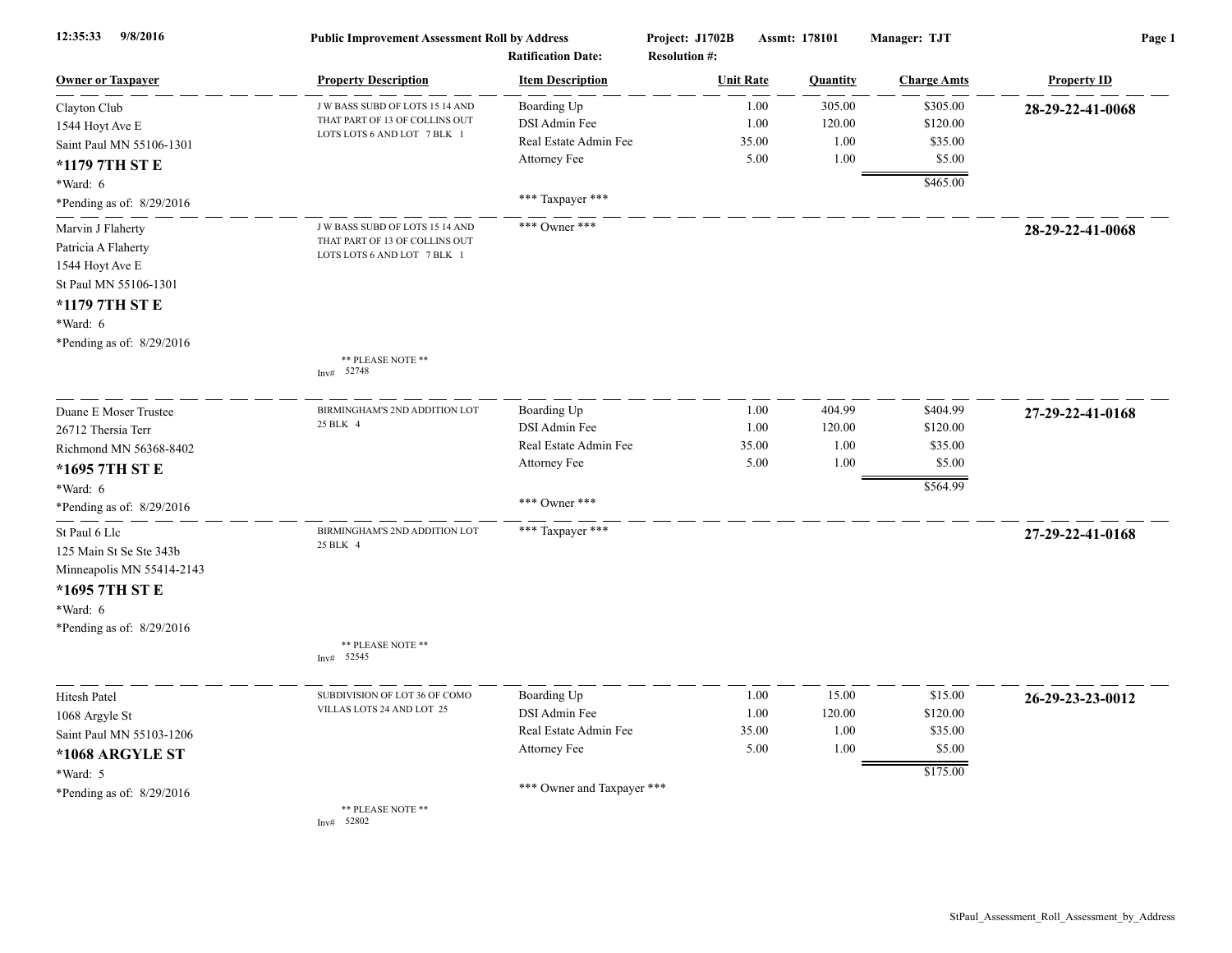| 9/8/2016<br>12:35:33        | <b>Public Improvement Assessment Roll by Address</b><br><b>Ratification Date:</b> |                            | Project: J1702B<br><b>Resolution #:</b> |                  | Assmt: 178101 | Manager: TJT       | Page 2             |  |
|-----------------------------|-----------------------------------------------------------------------------------|----------------------------|-----------------------------------------|------------------|---------------|--------------------|--------------------|--|
| <b>Owner or Taxpayer</b>    | <b>Property Description</b>                                                       | <b>Item Description</b>    |                                         | <b>Unit Rate</b> | Quantity      | <b>Charge Amts</b> | <b>Property ID</b> |  |
| Tarik M Propes              | ELFELT, BERNHEIMER & ARNOLDS                                                      | Boarding Up                |                                         | 1.00             | 140.00        | \$140.00           | 36-29-23-42-0035   |  |
| 277 Aurora Ave              | ADDITION TO ST. PAUL COM AT SE                                                    | DSI Admin Fee              |                                         | 1.00             | 120.00        | \$120.00           |                    |  |
| St Paul MN 55103-2305       | COR OF BLK 3 TH W 60.45 FT TO<br>POINT OF BEG, TH N 119 FT MOL TO                 | Real Estate Admin Fee      |                                         | 35.00            | 1.00          | \$35.00            |                    |  |
| *275 AURORA AVE             | ALLEY, TH W ALONG ALLEY 80.55                                                     | Attorney Fee               |                                         | 5.00             | 1.00          | \$5.00             |                    |  |
| *Ward: 1                    | FT MOL, TH S 119 FT MOL TO ST;                                                    |                            |                                         |                  |               | \$300.00           |                    |  |
| *Pending as of: 8/29/2016   |                                                                                   | *** Owner and Taxpayer *** |                                         |                  |               |                    |                    |  |
|                             | ** PLEASE NOTE **<br>Inv# 52588                                                   |                            |                                         |                  |               |                    |                    |  |
| Duane A Patrin              | JAGGARD'S ADDITION TO THE CITY                                                    | Boarding Up                |                                         | 1.00             | 30.00         | \$30.00            | 20-29-22-33-0147   |  |
| Florence W Patrin           | OF ST. PAUL LOT 8 AND THAT PT OF                                                  | DSI Admin Fee              |                                         | 1.00             | 120.00        | \$120.00           |                    |  |
| 6857 90th St S              | LOTS 6 & 7 BLK 2 LYING SLY AND<br>SELY OF A LINE DESC AS FOL; BEG                 | Real Estate Admin Fee      |                                         | 35.00            | 1.00          | \$35.00            |                    |  |
| Cottage Grove MN 55016-2735 | AT THE SW COR OF SD LOT 7 THEN E                                                  | Attorney Fee               |                                         | 5.00             | 1.00          | \$5.00             |                    |  |
| *425 BRAINERD AVE           | 49.77 FT TO THE NW COR OF LOT 8                                                   |                            |                                         |                  |               | \$190.00           |                    |  |
| *Ward: 5                    |                                                                                   | *** Owner and Taxpayer *** |                                         |                  |               |                    |                    |  |
| *Pending as of: 8/29/2016   |                                                                                   |                            |                                         |                  |               |                    |                    |  |
|                             | ** PLEASE NOTE **<br>Inv# 52791                                                   |                            |                                         |                  |               |                    |                    |  |
| Hsbc Bank Usa Na Trustee    | STINSON'S ADDITION TO THE CITY                                                    | Boarding Up                |                                         | 1.00             | 195.00        | \$195.00           | 29-29-22-34-0132   |  |
| 12001 Science Dr Ste 110    | OF SAINT PAUL IN THE STATE OF<br>MINNESOTA LOT 12 BLK 4                           | DSI Admin Fee              |                                         | 1.00             | 120.00        | \$120.00           |                    |  |
| Orlando FL 32826-2913       |                                                                                   | Real Estate Admin Fee      |                                         | 35.00            | 1.00          | \$35.00            |                    |  |
| <b>*817 BURR ST</b>         |                                                                                   | Attorney Fee               |                                         | 5.00             | 1.00          | \$5.00             |                    |  |
| $*Ward: 5$                  |                                                                                   |                            |                                         |                  |               | \$355.00           |                    |  |
| *Pending as of: 8/29/2016   |                                                                                   | *** Owner and Taxpayer *** |                                         |                  |               |                    |                    |  |
|                             | ** PLEASE NOTE **<br>Inv# 52589                                                   |                            |                                         |                  |               |                    |                    |  |
| State Of Mn Trust Exempt    | BEAVER LAKE HEIGHTS PART OF LOT                                                   | Boarding Up                |                                         | 1.00             | 45.00         | \$45.00            | 26-29-22-31-0045   |  |
| Po Box 64097                | 3 LYING E OF A L RUN FROM PT ON N                                                 | DSI Admin Fee              |                                         | 1.00             | 120.00        | \$120.00           | ***EXEMPT***       |  |
| St Paul MN 55164-0097       | L OF AND 35 FT E FROM NW COR TO<br>SE COR OF SD LOT 3 AND ALL OF                  | Real Estate Admin Fee      |                                         | 35.00            | 1.00          | \$35.00            |                    |  |
| <b>*1954 CASE AVE</b>       | LOT 2 BLK 9                                                                       | Attorney Fee               |                                         | 5.00             | 1.00          | \$5.00             |                    |  |
| *Ward: 6                    |                                                                                   |                            |                                         |                  |               | \$205.00           |                    |  |
| *Pending as of: 8/29/2016   |                                                                                   | *** Owner and Taxpayer *** |                                         |                  |               |                    |                    |  |
|                             | ** PLEASE NOTE **<br>Inv# 52752                                                   |                            |                                         |                  |               |                    |                    |  |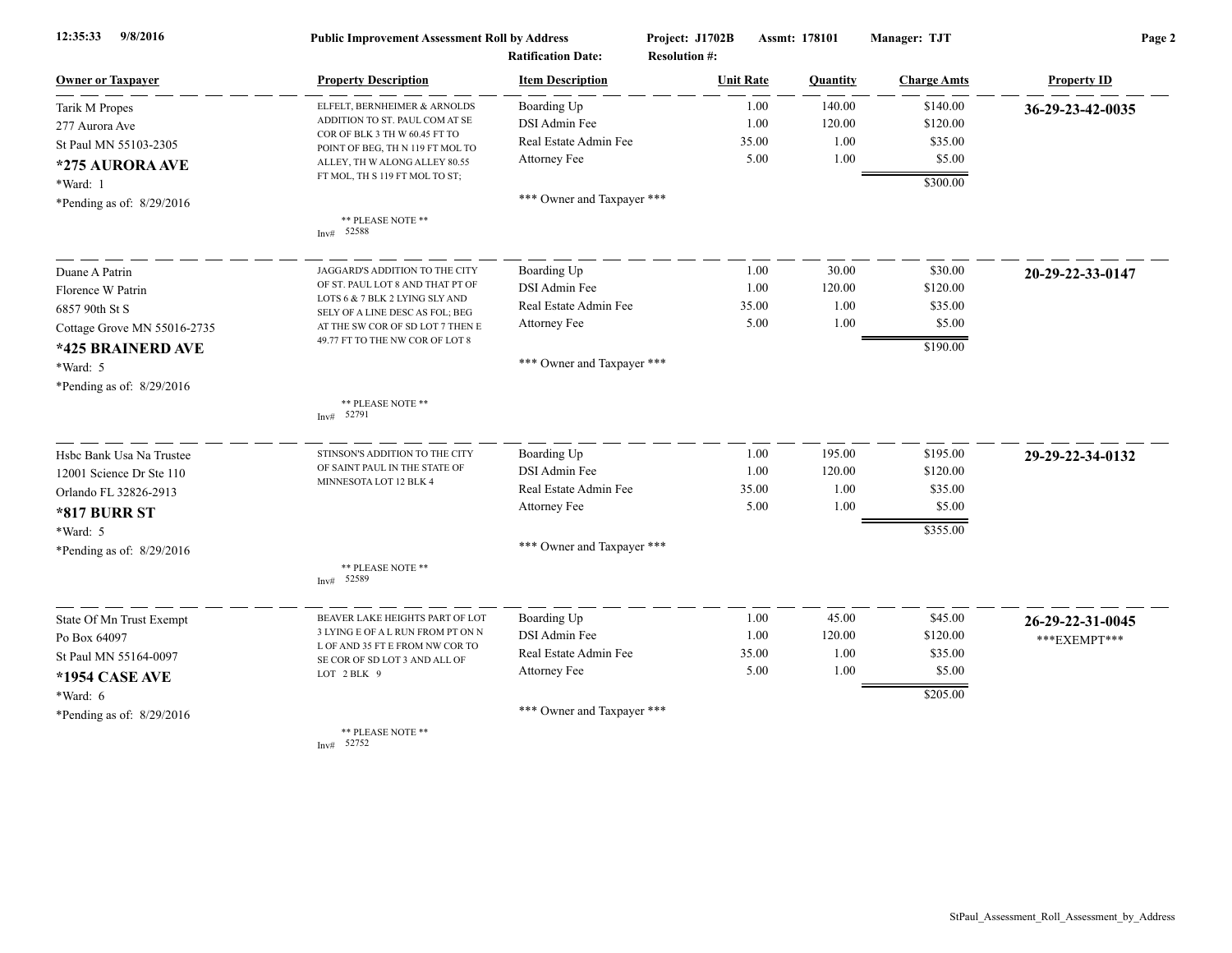| 9/8/2016<br>12:35:33          | <b>Public Improvement Assessment Roll by Address</b><br><b>Ratification Date:</b> |                            | Project: J1702B<br>Assmt: 178101<br><b>Resolution #:</b> |          | Manager: TJT       | Page 3             |  |
|-------------------------------|-----------------------------------------------------------------------------------|----------------------------|----------------------------------------------------------|----------|--------------------|--------------------|--|
| <b>Owner or Taxpayer</b>      | <b>Property Description</b>                                                       | <b>Item Description</b>    | <b>Unit Rate</b>                                         | Quantity | <b>Charge Amts</b> | <b>Property ID</b> |  |
| Wells Fargo Bank N A          | HILLSDALE, ST. PAUL, MINN. LOT 9                                                  | Boarding Up                | 1.00                                                     | 37.99    | \$37.99            | 28-29-22-14-0058   |  |
| Foreclosure Dept Mac 7801 013 | BLK 5                                                                             | DSI Admin Fee              | 1.00                                                     | 120.00   | \$120.00           |                    |  |
| 3476 Stateview Blvd           |                                                                                   | Real Estate Admin Fee      | 35.00                                                    | 1.00     | \$35.00            |                    |  |
| Fort Mill SC 29715-7203       |                                                                                   | Attorney Fee               | 5.00                                                     | 1.00     | \$5.00             |                    |  |
| *1206 COOK AVE E              |                                                                                   |                            |                                                          |          | \$197.99           |                    |  |
| $*Ward: 6$                    |                                                                                   | *** Owner and Taxpayer *** |                                                          |          |                    |                    |  |
| *Pending as of: 8/29/2016     |                                                                                   |                            |                                                          |          |                    |                    |  |
|                               | ** PLEASE NOTE **<br>Inv# 52660                                                   |                            |                                                          |          |                    | ***ESCROW***       |  |
| State Of Mn Trust Exempt      | ARLINGTON HILLS ADDITION TO ST.                                                   | Boarding Up                | 1.00                                                     | 25.00    | \$25.00            | 29-29-22-14-0029   |  |
| Po Box 64097                  | PAUL 40/45 THRU 49 LOT 16 BLK 2                                                   | DSI Admin Fee              | 1.00                                                     | 120.00   | \$120.00           | *** EXEMPT***      |  |
| St Paul MN 55164-0097         |                                                                                   | Real Estate Admin Fee      | 35.00                                                    | 1.00     | \$35.00            |                    |  |
| *759 COOK AVE E               |                                                                                   | Attorney Fee               | 5.00                                                     | 1.00     | \$5.00             |                    |  |
| *Ward: 6                      |                                                                                   |                            |                                                          |          | \$185.00           |                    |  |
| *Pending as of: 8/29/2016     |                                                                                   | *** Owner and Taxpayer *** |                                                          |          |                    |                    |  |
|                               | ** PLEASE NOTE **<br>Inv# $52708$                                                 |                            |                                                          |          |                    |                    |  |
| Robert J Jensen               | LANE'S PHALEN GROVE ADD., ST.                                                     | Boarding Up                | 1.00                                                     | 40.00    | \$40.00            | 21-29-22-32-0114   |  |
| 896 Cottage Ave E             | PAUL, MINN. LOT 14 BLK 5                                                          | DSI Admin Fee              | 1.00                                                     | 120.00   | \$120.00           |                    |  |
| St Paul MN 55106-1808         |                                                                                   | Real Estate Admin Fee      | 35.00                                                    | 1.00     | \$35.00            |                    |  |
| *896 COTTAGE AVE E            |                                                                                   | Attorney Fee               | 5.00                                                     | 1.00     | \$5.00             |                    |  |
| $*Ward: 6$                    |                                                                                   |                            |                                                          |          | \$200.00           |                    |  |
| *Pending as of: 8/29/2016     |                                                                                   | *** Owner and Taxpayer *** |                                                          |          |                    |                    |  |
|                               | ** PLEASE NOTE **<br>52620<br>Inv#                                                |                            |                                                          |          |                    |                    |  |
| Sav Group Llc                 | HAMLINE SYNDICATE ADDITION NO.                                                    | Boarding Up                | 1.00                                                     | 265.00   | \$265.00           | 34-29-23-23-0150   |  |
| 6145 Fernbrook Ln N           | 3 TO ST. PAUL, RAMSEY COUNTY,                                                     | DSI Admin Fee              | 1.00                                                     | 120.00   | \$120.00           |                    |  |
| Plymouth MN 55446-3742        | MINN. W 2O FT OF LOT 9 AND ALL OF<br>LOT 10 BLK 4                                 | Real Estate Admin Fee      | 35.00                                                    | 1.00     | \$35.00            |                    |  |
| *1562 EDMUND AVE              |                                                                                   | Attorney Fee               | 5.00                                                     | 1.00     | \$5.00             |                    |  |
| *Ward: 4                      |                                                                                   |                            |                                                          |          | \$425.00           |                    |  |
| *Pending as of: 8/29/2016     |                                                                                   | *** Owner and Taxpayer *** |                                                          |          |                    |                    |  |
|                               | ** PLEASE NOTE **<br>52537<br>Inv#                                                |                            |                                                          |          |                    |                    |  |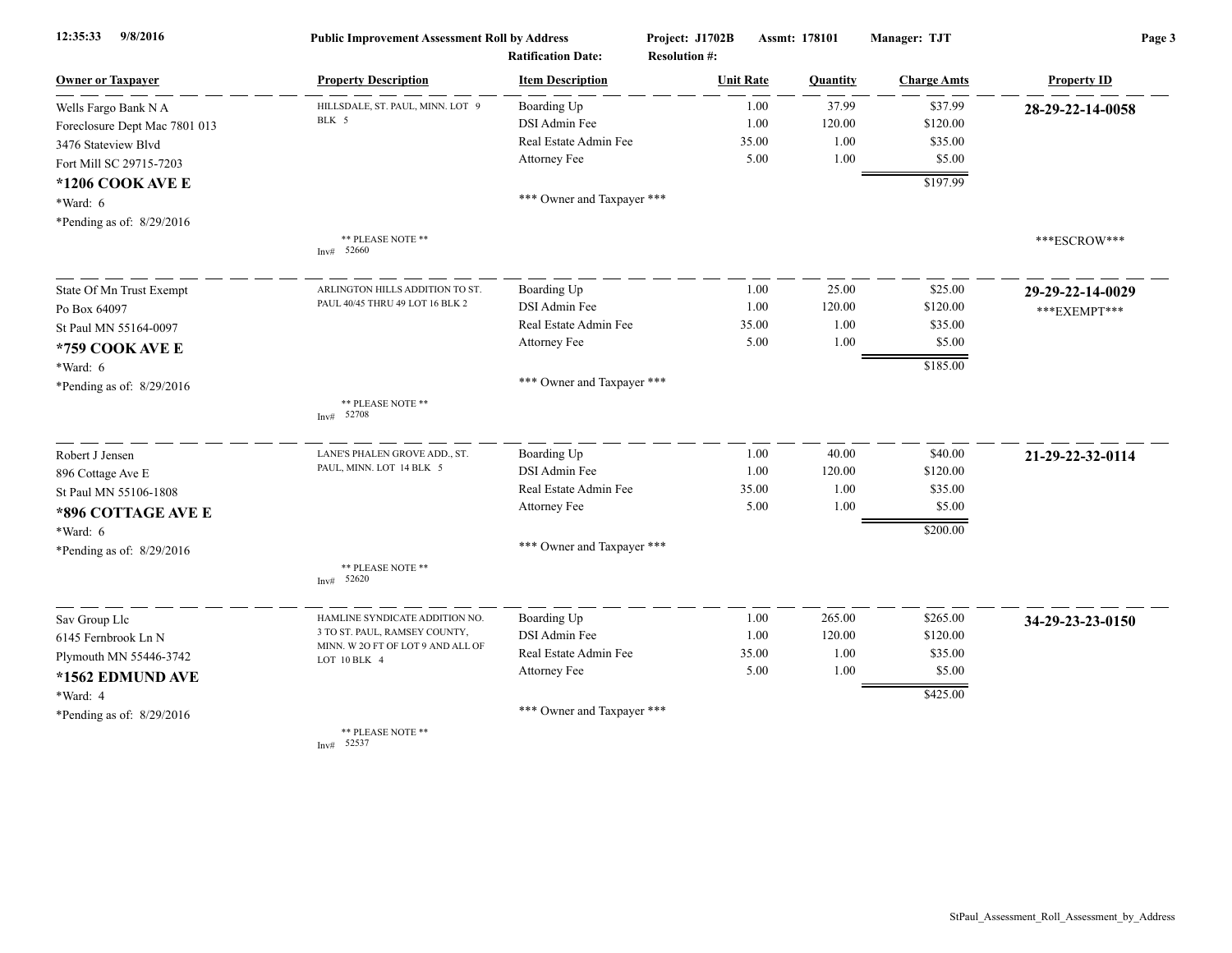| 9/8/2016<br>12:35:33         | <b>Public Improvement Assessment Roll by Address</b>           |                            | Project: J1702B      | Assmt: 178101 | Manager: TJT       | Page 4             |  |
|------------------------------|----------------------------------------------------------------|----------------------------|----------------------|---------------|--------------------|--------------------|--|
|                              |                                                                | <b>Ratification Date:</b>  | <b>Resolution #:</b> |               |                    |                    |  |
| <b>Owner or Taxpayer</b>     | <b>Property Description</b>                                    | <b>Item Description</b>    | <b>Unit Rate</b>     | Quantity      | <b>Charge Amts</b> | <b>Property ID</b> |  |
| Minnesota Public Radio Inc   | REGISTERED LAND SURVEY 370 VAC                                 | Boarding Up                | 1.00                 | 265.00        | \$265.00           | 31-29-22-34-0264   |  |
| 480 Cedar Ave                | ST ACCRUING & PART OF LOT 3 BLK                                | DSI Admin Fee              | 1.00                 | 120.00        | \$120.00           |                    |  |
| St Paul MN 55101-2217        | 7, BAZIL & GUERINS ADD AS FOL;<br>COM AT SWLY COR LOT 3, TH NW | Real Estate Admin Fee      | 35.00                | 1.00          | \$35.00            |                    |  |
| *10 EXCHANGE ST E            | ALONG SWLY LINE OF LOT 3 FOR                                   | Attorney Fee               | 5.00                 | 1.00          | \$5.00             |                    |  |
| *Ward: 2                     | 118.85 FT TO PT OF BEG TH R 4.03 FT                            |                            |                      |               | \$425.00           |                    |  |
| *Pending as of: $8/29/2016$  |                                                                | *** Owner and Taxpayer *** |                      |               |                    |                    |  |
|                              | ** PLEASE NOTE **<br>Inv# 52777                                |                            |                      |               |                    |                    |  |
| Comstock Property Mgmt Llc   | SAINT CATHERINE PARK LOTS 29 30                                | Boarding Up                | 1.00                 | 300.00        | \$300.00           | 17-28-23-12-0050   |  |
| Po Box 182586 Mailstop #8    | AND LOT 31 BLK 7                                               | DSI Admin Fee              | 1.00                 | 120.00        | \$120.00           |                    |  |
| Columbus OH 43218-2586       |                                                                | Real Estate Admin Fee      | 35.00                | 1.00          | \$35.00            |                    |  |
| *2185 FORD PKWY              |                                                                | Attorney Fee               | 5.00                 | 1.00          | \$5.00             |                    |  |
| *Ward: 3                     |                                                                |                            |                      |               | \$460.00           |                    |  |
| *Pending as of: 8/29/2016    |                                                                | *** Owner and Taxpayer *** |                      |               |                    |                    |  |
|                              | ** PLEASE NOTE **<br>Inv# 52778                                |                            |                      |               |                    |                    |  |
| Blia Lee                     | DAWSON'S EARL ST. ADDITION TO                                  | Boarding Up                | 1.00                 | 15.00         | \$15.00            | 28-29-22-42-0011   |  |
| 7 Jessamine Ave E            | ST. PAUL, RAMSEY CO., MINN. LOTS 5                             | DSI Admin Fee              | 1.00                 | 120.00        | \$120.00           |                    |  |
| Saint Paul MN 55117-5016     | AND LOT 6 BLK 71                                               | Real Estate Admin Fee      | 35.00                | 1.00          | \$35.00            |                    |  |
| *951 FRANK ST                |                                                                | Attorney Fee               | 5.00                 | 1.00          | \$5.00             |                    |  |
| $*Ward: 6$                   |                                                                |                            |                      |               | \$175.00           |                    |  |
| *Pending as of: 8/29/2016    |                                                                | *** Owner and Taxpayer *** |                      |               |                    |                    |  |
|                              | ** PLEASE NOTE **<br>Inv# 52792                                |                            |                      |               |                    |                    |  |
| Oxford Square Associates Ltd | SUMMIT PARK ADDITION TO ST.                                    | Boarding Up                | 1.00                 | 275.00        | \$275.00           | 02-28-23-32-0092   |  |
| 1221 W Lake St Ste 203       | PAUL IN RAMSEY COUNTY,                                         | DSI Admin Fee              | 1.00                 | 120.00        | \$120.00           |                    |  |
| Minneapolis MN 55408-3565    | MINNESOTA LOTS 27 AND LOT 28<br><b>BLK 39</b>                  | Real Estate Admin Fee      | 35.00                | 1.00          | \$35.00            |                    |  |
| *1041 GRAND AVE              |                                                                | Attorney Fee               | 5.00                 | 1.00          | \$5.00             |                    |  |
| *Ward: 2                     |                                                                |                            |                      |               | \$435.00           |                    |  |
| *Pending as of: 8/29/2016    |                                                                | *** Owner and Taxpayer *** |                      |               |                    |                    |  |
|                              | ** PLEASE NOTE **                                              |                            |                      |               |                    |                    |  |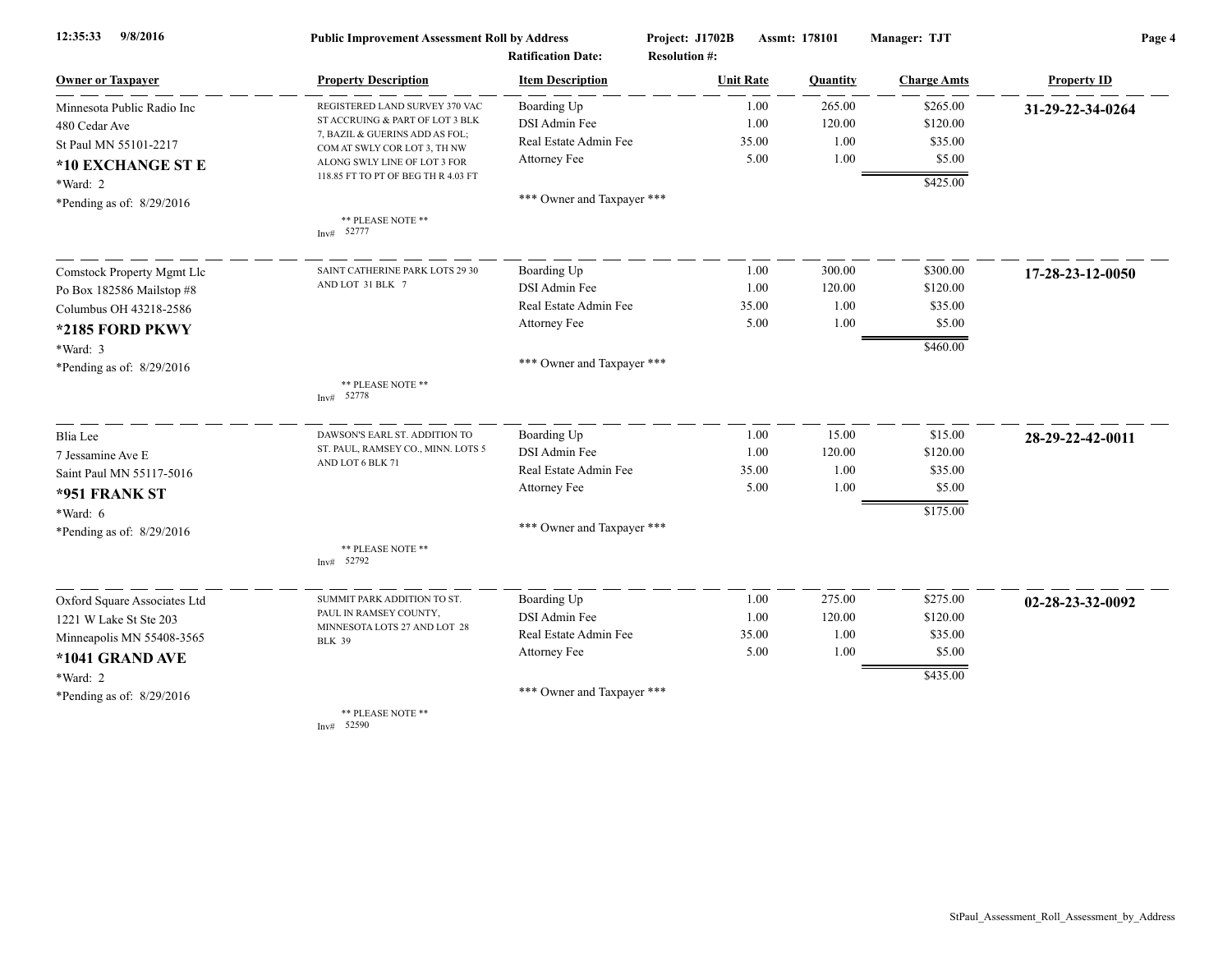| 12:35:33<br>9/8/2016        | <b>Public Improvement Assessment Roll by Address</b> |                            | Project: J1702B<br>Assmt: 178101 |                 | Manager: TJT       | Page 5             |  |
|-----------------------------|------------------------------------------------------|----------------------------|----------------------------------|-----------------|--------------------|--------------------|--|
|                             |                                                      | <b>Ratification Date:</b>  | <b>Resolution #:</b>             |                 |                    |                    |  |
| <b>Owner or Taxpayer</b>    | <b>Property Description</b>                          | <b>Item Description</b>    | <b>Unit Rate</b>                 | <b>Quantity</b> | <b>Charge Amts</b> | <b>Property ID</b> |  |
| Lunds Inc                   | SUBDIVISION OF LOTS 16 THRU 22                       | Boarding Up                | 1.00                             | 275.00          | \$275.00           | 02-28-23-42-0011   |  |
| John Pazahanick             | BLK 7 SUMMIT PARK ADD LOT 3                          | DSI Admin Fee              | 1.00                             | 120.00          | \$120.00           |                    |  |
| 4100 50th St W #2100        |                                                      | Real Estate Admin Fee      | 35.00                            | 1.00            | \$35.00            |                    |  |
| Edina MN 55424-1204         |                                                      | Attorney Fee               | 5.00                             | 1.00            | \$5.00             |                    |  |
| *777 GRAND AVE              |                                                      |                            |                                  |                 | \$435.00           |                    |  |
| *Ward: 2                    |                                                      | *** Owner and Taxpayer *** |                                  |                 |                    |                    |  |
| *Pending as of: 8/29/2016   |                                                      |                            |                                  |                 |                    |                    |  |
|                             | ** PLEASE NOTE **<br>Inv# 52751                      |                            |                                  |                 |                    |                    |  |
| Allure Properties Llc       | WILD ROSE ADDITION LOT 4 BLK 1                       | Boarding Up                | 1.00                             | 25.00           | \$25.00            | 35-29-22-24-0004   |  |
| 3500 Vicksburg Ln N Ste 400 |                                                      | DSI Admin Fee              | 1.00                             | 120.00          | \$120.00           |                    |  |
| Minneapolis MN 55447-1375   |                                                      | Real Estate Admin Fee      | 35.00                            | 1.00            | \$35.00            |                    |  |
| *582 HAZEL ST N             |                                                      | Attorney Fee               | 5.00                             | 1.00            | \$5.00             |                    |  |
| *Ward: 7                    |                                                      |                            |                                  |                 | \$185.00           |                    |  |
| *Pending as of: 8/29/2016   |                                                      | *** Owner and Taxpayer *** |                                  |                 |                    |                    |  |
|                             | ** PLEASE NOTE **<br>52565<br>Inv#                   |                            |                                  |                 |                    |                    |  |
| Adam R Farrell              | HAZEL PARK DIVISION NO. 6 LOT 8                      | Boarding Up                | 1.00                             | 625.00          | \$625.00           | 23-29-22-34-0005   |  |
| 2249 Oak Glen Dr            | BLK 1                                                | DSI Admin Fee              | 1.00                             | 120.00          | \$120.00           |                    |  |
| Stillwater MN 55082-9631    |                                                      | Real Estate Admin Fee      | 35.00                            | 1.00            | \$35.00            |                    |  |
| *1990 IVY AVE E             |                                                      | Attorney Fee               | 5.00                             | 1.00            | \$5.00             |                    |  |
| *Ward: 6                    |                                                      |                            |                                  |                 | \$785.00           |                    |  |
| *Pending as of: 8/29/2016   |                                                      | *** Owner and Taxpayer *** |                                  |                 |                    |                    |  |
|                             | ** PLEASE NOTE **<br>52617<br>Inv#                   |                            |                                  |                 |                    |                    |  |
| Michele M Spychalla         | CLOVERDALE, ST. PAUL, MINN. LOT                      | Boarding Up                | 1.00                             | 455.00          | \$455.00           | 28-29-22-12-0192   |  |
| 1103 Jessamine Ave E        | 26 BLK 6                                             | DSI Admin Fee              | 1.00                             | 240.00          | \$240.00           |                    |  |
| Saint Paul MN 55106-2713    |                                                      | Real Estate Admin Fee      | 35.00                            | 1.00            | \$35.00            |                    |  |
| *1103 JESSAMINE AVE E       |                                                      | Attorney Fee               | 5.00                             | 1.00            | \$5.00             |                    |  |
| *Ward: 6                    |                                                      |                            |                                  |                 | \$735.00           |                    |  |
| *Pending as of: 8/29/2016   |                                                      | *** Owner and Taxpayer *** |                                  |                 |                    |                    |  |
|                             | ** PLEASE NOTE **<br>Inv# 52753                      |                            |                                  |                 |                    |                    |  |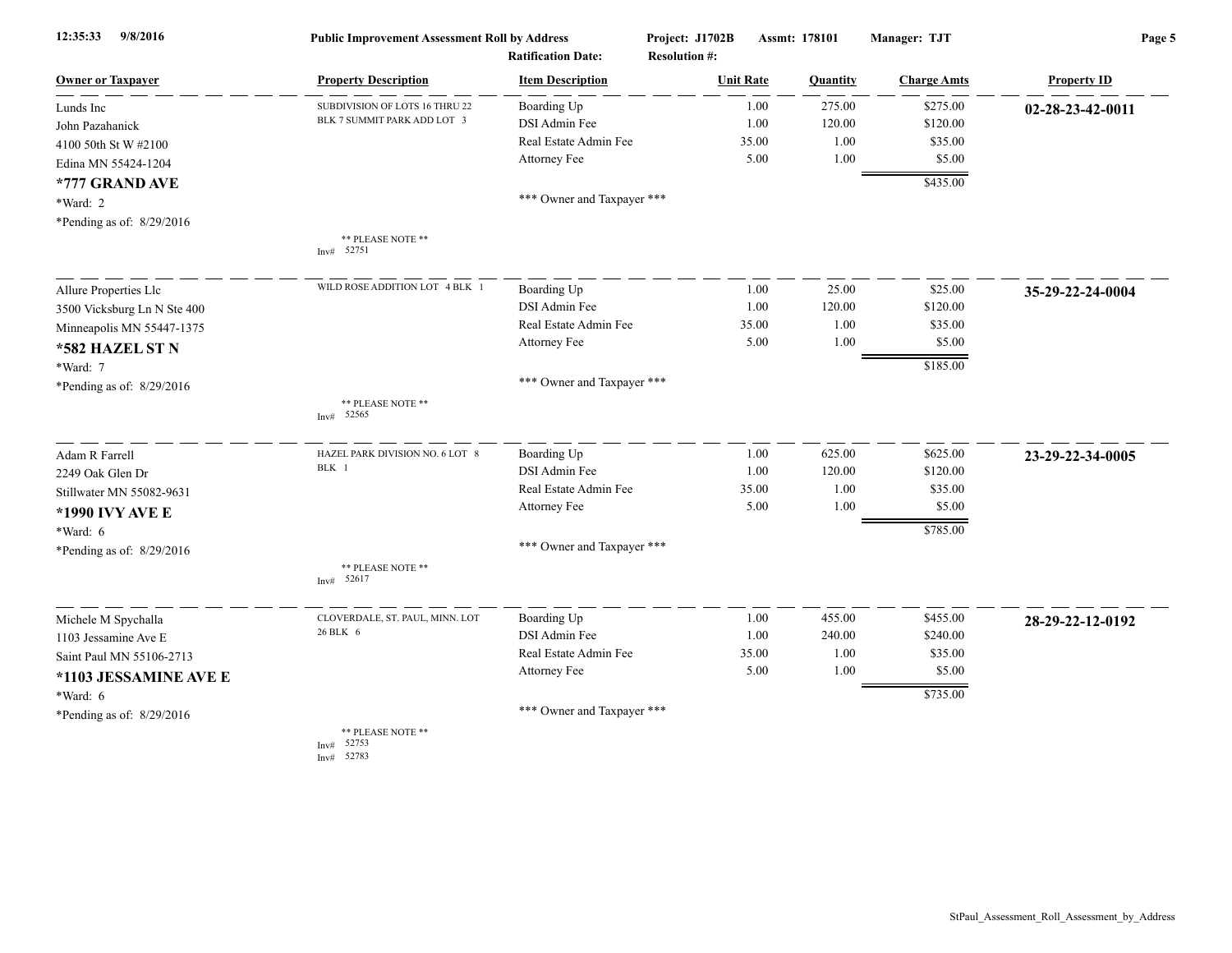| 9/8/2016<br>12:35:33          | <b>Public Improvement Assessment Roll by Address</b><br><b>Ratification Date:</b> |                            | Project: J1702B<br><b>Resolution #:</b> | Assmt: 178101 | Manager: TJT       | Page 6             |  |
|-------------------------------|-----------------------------------------------------------------------------------|----------------------------|-----------------------------------------|---------------|--------------------|--------------------|--|
| <b>Owner or Taxpayer</b>      | <b>Property Description</b>                                                       | <b>Item Description</b>    | <b>Unit Rate</b>                        | Quantity      | <b>Charge Amts</b> | <b>Property ID</b> |  |
| 129 Jessamine Llc             | RANSOM'S ADDITION TO ST. PAUL                                                     | Boarding Up                | 1.00                                    | 685.00        | \$685.00           | 30-29-22-12-0028   |  |
| 8936 Springwood Cir           | LOT 12 BLK 3                                                                      | DSI Admin Fee              | 1.00                                    | 120.00        | \$120.00           |                    |  |
| Woodbury MN 55125-4913        |                                                                                   | Real Estate Admin Fee      | 35.00                                   | 1.00          | \$35.00            |                    |  |
| *129 JESSAMINE AVE E          |                                                                                   | Attorney Fee               | 5.00                                    | 1.00          | \$5.00             |                    |  |
| *Ward: 5                      |                                                                                   |                            |                                         |               | \$845.00           |                    |  |
| *Pending as of: 8/29/2016     |                                                                                   | *** Owner and Taxpayer *** |                                         |               |                    |                    |  |
|                               | ** PLEASE NOTE **<br>Inv# 52632                                                   |                            |                                         |               |                    |                    |  |
| Cha Wang Thao                 | EASTVILLE HEIGHTS EX E 20 FT LOT                                                  | Boarding Up                | 1.00                                    | 840.00        | \$840.00           | 28-29-22-22-0161   |  |
| Yerr Xiong                    | 29 AND ALL OF LOT 28 BLK 9                                                        | DSI Admin Fee              | 1.00                                    | 120.00        | \$120.00           |                    |  |
| 1511 Clarence St              |                                                                                   | Real Estate Admin Fee      | 35.00                                   | 1.00          | \$35.00            |                    |  |
| St Paul MN 55106              |                                                                                   | Attorney Fee               | 5.00                                    | 1.00          | \$5.00             |                    |  |
| *871 JESSAMINE AVE E          |                                                                                   |                            |                                         |               | \$1,000.00         |                    |  |
| *Ward: 6                      |                                                                                   | *** Owner and Taxpayer *** |                                         |               |                    |                    |  |
| *Pending as of: 8/29/2016     |                                                                                   |                            |                                         |               |                    |                    |  |
|                               | ** PLEASE NOTE **<br>52769<br>Inv#                                                |                            |                                         |               |                    |                    |  |
| <b>Bnsf Railway Co</b>        | KITTSONS ADDITION TO ST. PAUL                                                     | Boarding Up                | 1.00                                    | 120.00        | \$120.00           | 32-29-22-34-0017   |  |
| 2 / Soo Line Railroad Co      | ALL THAT PART OF THE LEVEE,                                                       | DSI Admin Fee              | 1.00                                    | 120.00        | \$120.00           |                    |  |
| Po Box 961089                 | KELLOGG BLVDFIRST ST (FORMERLY<br>CONWAY ST), WATER ST KITTSON ST,                | Real Estate Admin Fee      | 35.00                                   | 1.00          | \$35.00            |                    |  |
| Fort Worth TX 76161-0089      | NEILL ST, WILLIUS ST, LOCUST                                                      | Attorney Fee               | 5.00                                    | 1.00          | \$5.00             |                    |  |
| *0 KELLOGG BLVD E             | ST, JOHN ST, OLIVE ST AND PINE ST AS                                              |                            |                                         |               | \$280.00           |                    |  |
| *Ward: 2                      |                                                                                   | *** Owner ***              |                                         |               |                    |                    |  |
| *Pending as of: 8/29/2016     |                                                                                   |                            |                                         |               |                    |                    |  |
| Union Pacific Railroad Compan | KITTSONS ADDITION TO ST. PAUL                                                     | *** Taxpayer ***           |                                         |               |                    | 32-29-22-34-0017   |  |
| Property Tax                  | ALL THAT PART OF THE LEVEE,                                                       |                            |                                         |               |                    |                    |  |
| 1400 Douglas Stop 1640        | KELLOGG BLVDFIRST ST (FORMERLY<br>CONWAY ST), WATER ST KITTSON ST,                |                            |                                         |               |                    |                    |  |
| Omaha NE 68179-0002           | NEILL ST, WILLIUS ST, LOCUST                                                      |                            |                                         |               |                    |                    |  |
| *0 KELLOGG BLVD E             | ST, JOHN ST, OLIVE ST AND PINE ST AS                                              |                            |                                         |               |                    |                    |  |
| *Ward: 2                      |                                                                                   |                            |                                         |               |                    |                    |  |
| *Pending as of: 8/29/2016     |                                                                                   |                            |                                         |               |                    |                    |  |
|                               | ** PLEASE NOTE **<br>Inv# 52683                                                   |                            |                                         |               |                    |                    |  |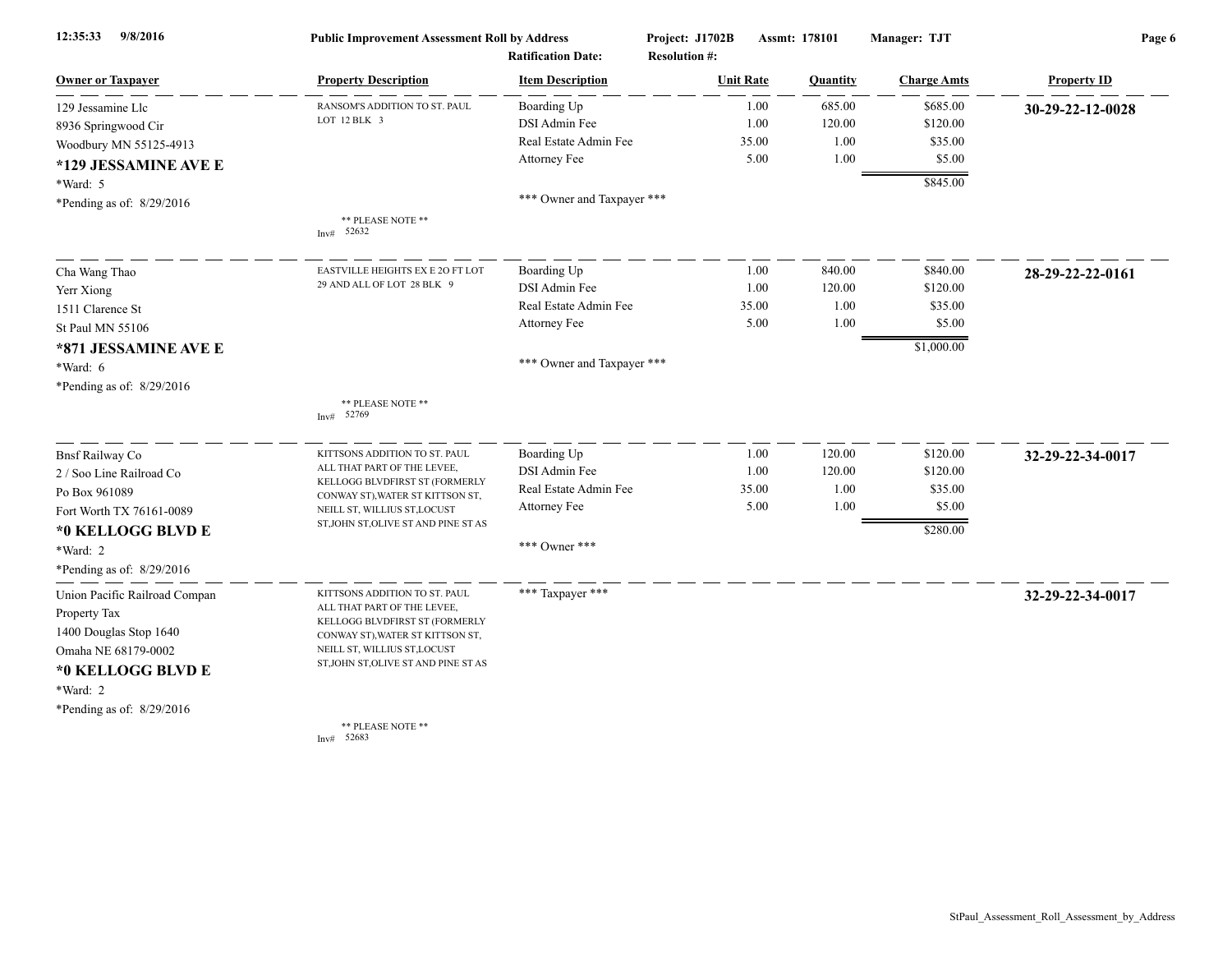| 12:35:33<br>9/8/2016        | <b>Public Improvement Assessment Roll by Address</b><br><b>Ratification Date:</b> |                            | Project: J1702B<br><b>Resolution #:</b> | Assmt: 178101 |                    | Page 7             |  |
|-----------------------------|-----------------------------------------------------------------------------------|----------------------------|-----------------------------------------|---------------|--------------------|--------------------|--|
| <b>Owner or Taxpayer</b>    | <b>Property Description</b>                                                       | <b>Item Description</b>    | <b>Unit Rate</b>                        | Quantity      | <b>Charge Amts</b> | <b>Property ID</b> |  |
| Richard J Ayd               | <b>GEORGE BROS. ADDITION TO THE</b>                                               | Boarding Up                | 1.00                                    | 240.00        | \$240.00           | 33-29-23-11-0198   |  |
| 1698 Lafond Ave             | CITY OF ST. PAUL LOT 6 BLK 3                                                      | DSI Admin Fee              | 1.00                                    | 240.00        | \$240.00           |                    |  |
| Saint Paul MN 55104-2213    |                                                                                   | Real Estate Admin Fee      | 35.00                                   | 1.00          | \$35.00            |                    |  |
| *1698 LAFOND AVE            |                                                                                   | Attorney Fee               | 5.00                                    | 1.00          | \$5.00             |                    |  |
| *Ward: 4                    |                                                                                   |                            |                                         |               | \$520.00           |                    |  |
| *Pending as of: 8/29/2016   |                                                                                   | *** Owner and Taxpayer *** |                                         |               |                    |                    |  |
|                             | ** PLEASE NOTE **<br>Inv# 52701<br>52779<br>Inv#                                  |                            |                                         |               |                    |                    |  |
| State Of Mn Trust Exempt    | SCHURMEIER AND EVANS ADDITION                                                     | Boarding Up                | 1.00                                    | 360.00        | \$360.00           | 32-29-22-11-0017   |  |
| Po Box 64097                | TO ST. PAUL W 1/2 OF LOT 24 AND                                                   | DSI Admin Fee              | 1.00                                    | 120.00        | \$120.00           | *** EXEMPT***      |  |
| St Paul MN 55164-0097       | ALL OF LOT 23 BLK 2                                                               | Real Estate Admin Fee      | 35.00                                   | 1.00          | \$35.00            |                    |  |
| *735 MARGARET ST            |                                                                                   | Attorney Fee               | 5.00                                    | 1.00          | \$5.00             |                    |  |
| *Ward: 7                    |                                                                                   |                            |                                         |               | \$520.00           |                    |  |
| *Pending as of: 8/29/2016   |                                                                                   | *** Owner and Taxpayer *** |                                         |               |                    |                    |  |
|                             | ** PLEASE NOTE **<br>Inv# 52707                                                   |                            |                                         |               |                    |                    |  |
| 896 Marshall Llc            | BROWN'S FIRST ADDITION TO THE                                                     | Boarding Up                | 1.00                                    | 275.00        | \$275.00           | 02-28-23-21-0245   |  |
| 3363 Oasis Ave N            | CITY OF ST. PAUL RAMSEY CO.,                                                      | DSI Admin Fee              | 1.00                                    | 120.00        | \$120.00           |                    |  |
| Stillwater MN 55082-1342    | MINNESOTA E 30 FT OF LOT 3 & ALL<br>OF LOT 2 BLK 1                                | Real Estate Admin Fee      | 35.00                                   | 1.00          | \$35.00            |                    |  |
| *896 MARSHALL AVE           |                                                                                   | Attorney Fee               | 5.00                                    | 1.00          | \$5.00             |                    |  |
| *Ward: 1                    |                                                                                   |                            |                                         |               | \$435.00           |                    |  |
| *Pending as of: 8/29/2016   |                                                                                   | *** Owner and Taxpayer *** |                                         |               |                    |                    |  |
|                             | ** PLEASE NOTE **<br>Inv# 52539                                                   |                            |                                         |               |                    |                    |  |
| Hsbc Bank Usa Na Trustee    | STONE & MORTON'S ADDITION TO                                                      | Boarding Up                | 1.00                                    | 30.00         | \$30.00            | 20-29-22-43-0210   |  |
| 12001 Science Dr Ste 110    | THE CITY OF ST. PAUL E 1/2 OF LOT<br>31 AND ALL OF LOT 32 BLK 4                   | DSI Admin Fee              | 1.00                                    | 120.00        | \$120.00           |                    |  |
| Orlando FL 32826-2913       |                                                                                   | Real Estate Admin Fee      | 35.00                                   | 1.00          | \$35.00            |                    |  |
| *685 MARYLAND AVE E         |                                                                                   | Attorney Fee               | 5.00                                    | 1.00          | \$5.00             |                    |  |
| *Ward: 6                    |                                                                                   |                            |                                         |               | \$190.00           |                    |  |
| *Pending as of: $8/29/2016$ |                                                                                   | *** Owner and Taxpayer *** |                                         |               |                    |                    |  |
|                             | ** PLEASE NOTE **                                                                 |                            |                                         |               |                    |                    |  |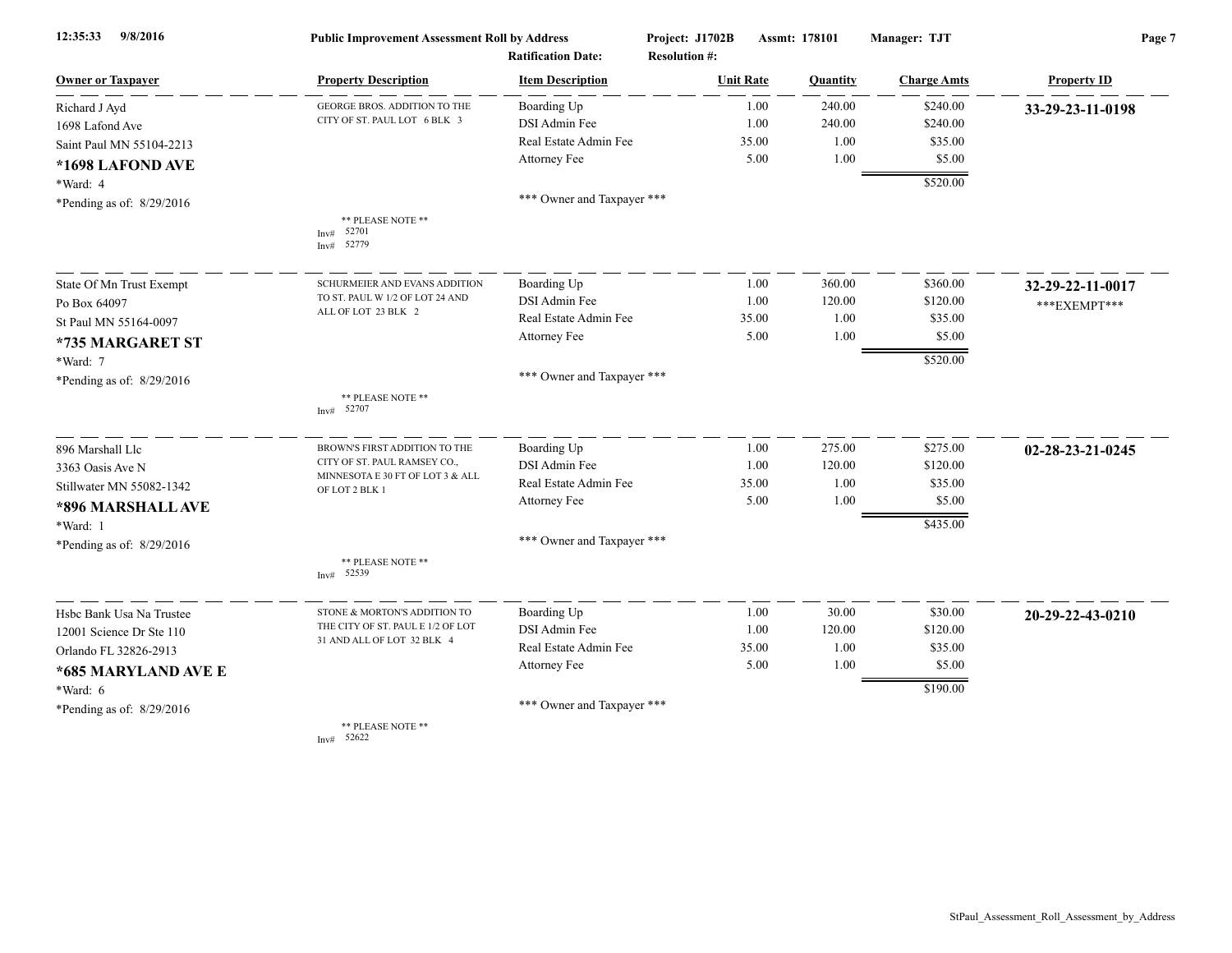| 12:35:33<br>9/8/2016        | <b>Public Improvement Assessment Roll by Address</b>                                                                    | <b>Ratification Date:</b>  | Project: J1702B<br><b>Resolution #:</b> | Assmt: 178101  | Manager: TJT       | Page 8             |
|-----------------------------|-------------------------------------------------------------------------------------------------------------------------|----------------------------|-----------------------------------------|----------------|--------------------|--------------------|
| <b>Owner or Taxpayer</b>    | <b>Property Description</b>                                                                                             | <b>Item Description</b>    | <b>Unit Rate</b>                        | Quantity       | <b>Charge Amts</b> | <b>Property ID</b> |
| Lu Cha Yang                 | MAYME'S ADDITION LOT 7 BLK 3                                                                                            | Boarding Up                |                                         | 45.00<br>1.00  | \$45.00            | 22-29-22-32-0115   |
| May Thao                    |                                                                                                                         | DSI Admin Fee              |                                         | 120.00<br>1.00 | \$120.00           |                    |
| 1339 Mcafee St              |                                                                                                                         | Real Estate Admin Fee      | 35.00                                   | 1.00           | \$35.00            |                    |
| St Paul MN 55106-2111       |                                                                                                                         | Attorney Fee               |                                         | 5.00<br>1.00   | \$5.00             |                    |
| *1339 MCAFEE ST             |                                                                                                                         |                            |                                         |                | \$205.00           |                    |
| *Ward: 6                    |                                                                                                                         | *** Owner and Taxpayer *** |                                         |                |                    |                    |
| *Pending as of: $8/29/2016$ |                                                                                                                         |                            |                                         |                |                    |                    |
|                             | ** PLEASE NOTE **<br>Inv# 52623                                                                                         |                            |                                         |                |                    |                    |
| Charter Midway Llc          | LAKE PARK ADDITION SAINT PAUL                                                                                           | Boarding Up                |                                         | 1.00<br>975.00 | \$975.00           | 22-29-23-33-0018   |
| 206 S Broadway Ste 400      | SUBJ TO MIDWAY PKWY THE VAC                                                                                             | DSI Admin Fee              |                                         | 1.00<br>720.00 | \$720.00           |                    |
| Rochester MN 55904-6523     | ALLEY IN AND ALL OF BLK 2                                                                                               | Real Estate Admin Fee      | 35.00                                   | 1.00           | \$35.00            |                    |
| *1554 MIDWAY PKWY           |                                                                                                                         | Attorney Fee               |                                         | 5.00<br>1.00   | \$5.00             |                    |
| *Ward: 4                    |                                                                                                                         |                            |                                         |                | \$1,735.00         |                    |
| *Pending as of: $8/29/2016$ |                                                                                                                         | *** Owner and Taxpayer *** |                                         |                |                    |                    |
|                             | ** PLEASE NOTE **<br>52577<br>Inv#<br>52591<br>InvH<br>52618<br>Inv#<br>52658<br>Inv#<br>52659<br>Inv#<br>52670<br>Inv# |                            |                                         |                |                    |                    |
| Emmett C Booker             | SMITH AND TAYLOR'S ADDITION TO                                                                                          | Boarding Up                |                                         | 275.00<br>1.00 | \$275.00           | 02-28-23-21-0154   |
| 107 Milton St N             | THE CITY OF ST. PAUL LOT 22 BLK 2                                                                                       | DSI Admin Fee              |                                         | 120.00<br>1.00 | \$120.00           |                    |
| St Paul MN 55104-6525       |                                                                                                                         | Real Estate Admin Fee      | 35.00                                   | 1.00           | \$35.00            |                    |
| *173 MILTON ST N            |                                                                                                                         | Attorney Fee               |                                         | 5.00<br>1.00   | \$5.00             |                    |
| *Ward: 1                    |                                                                                                                         |                            |                                         |                | \$435.00           |                    |
| *Pending as of: $8/29/2016$ |                                                                                                                         | *** Owner and Taxpayer *** |                                         |                |                    |                    |
|                             | ** PLEASE NOTE **<br>52749<br>Inv#                                                                                      |                            |                                         |                |                    |                    |
| Sadiq Alnabi                | WATTS PARK, ST. PAUL, MINN. LOT 16                                                                                      | Boarding Up                |                                         | 405.00<br>1.00 | \$405.00           | 26-29-22-43-0180   |
| 1631 Camelot Ln Ne          | BLK 5                                                                                                                   | DSI Admin Fee              |                                         | 120.00<br>1.00 | \$120.00           |                    |
| Fridley MN 55432-5217       |                                                                                                                         | Real Estate Admin Fee      | 35.00                                   | 1.00           | \$35.00            |                    |
| *2019 MINNEHAHA AVE E       |                                                                                                                         | Attorney Fee               |                                         | 5.00<br>1.00   | \$5.00             |                    |
| *Ward: 7                    |                                                                                                                         |                            |                                         |                | \$565.00           |                    |
| *Pending as of: $8/29/2016$ |                                                                                                                         | *** Owner and Taxpayer *** |                                         |                |                    |                    |
|                             | ** PLEASE NOTE **<br>52676<br>Inv#                                                                                      |                            |                                         |                |                    |                    |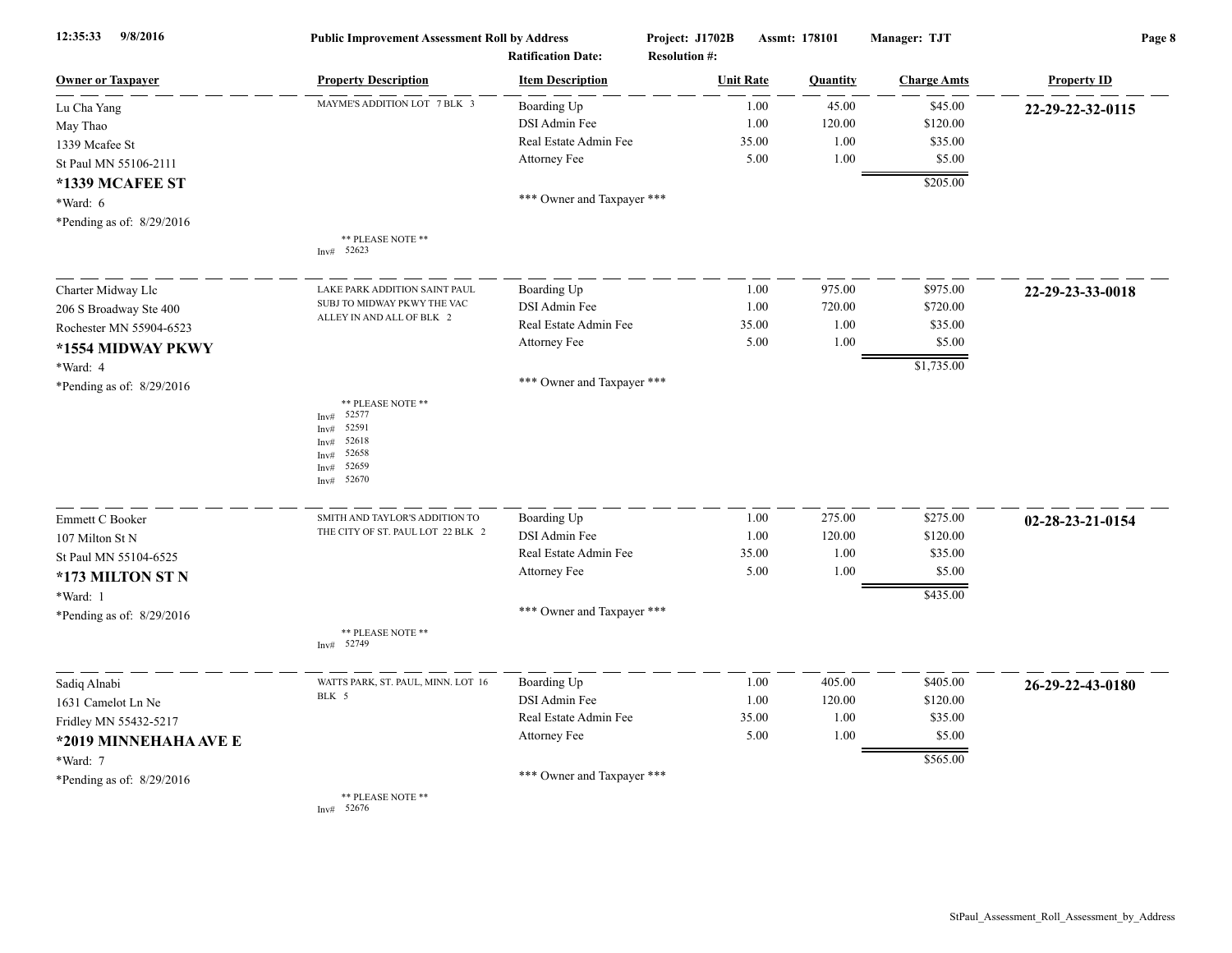| 9/8/2016<br>12:35:33        | <b>Public Improvement Assessment Roll by Address</b>                             |                            | Project: J1702B      | Assmt: 178101 |          | Manager: TJT       | Page 9             |  |
|-----------------------------|----------------------------------------------------------------------------------|----------------------------|----------------------|---------------|----------|--------------------|--------------------|--|
|                             |                                                                                  | <b>Ratification Date:</b>  | <b>Resolution #:</b> |               |          |                    |                    |  |
| <b>Owner or Taxpayer</b>    | <b>Property Description</b>                                                      | <b>Item Description</b>    | <b>Unit Rate</b>     |               | Quantity | <b>Charge Amts</b> | <b>Property ID</b> |  |
| <b>Everest Llc</b>          | Vac Sts Accruing & Subj To St; The Fol,                                          | Boarding Up                |                      | 1.00          | 285.00   | \$285.00           | 29-29-22-43-0142   |  |
| 2284 7th St W               | Lots 9 And Lot 10 Blk 52 & Lots 9 Thru<br>Lot 14 Blk 55 & Lots 9 Thru Lot 15 Blk | DSI Admin Fee              |                      | 1.00          | 120.00   | \$120.00           |                    |  |
| St Paul MN 55116-2824       | 58 & All Of Blks 51,56 And Blk 57                                                | Real Estate Admin Fee      |                      | 35.00         | 1.00     | \$35.00            |                    |  |
| *707 MINNEHAHA AVE E        | Arlington Hills Add & Part Of Lots 7 And                                         | Attorney Fee               |                      | 5.00          | 1.00     | \$5.00             |                    |  |
| *Ward: 6                    | Lot 20 Blk 1 And Part Of Lot 7 Blk 4                                             |                            |                      |               |          | \$445.00           |                    |  |
| *Pending as of: 8/29/2016   |                                                                                  | *** Owner and Taxpayer *** |                      |               |          |                    |                    |  |
|                             | ** PLEASE NOTE **<br>Inv# 52728                                                  |                            |                      |               |          |                    |                    |  |
| Covenant Capital Llc        | SCHIFFMANN'S SUBDIVISION OF                                                      | Boarding Up                |                      | 1.00          | 355.00   | \$355.00           | 33-29-22-21-0116   |  |
| 2300 Gervais Hills Dr       | BLOCKS 109 & 110, LYMAN                                                          | DSI Admin Fee              |                      | 1.00          | 120.00   | \$120.00           |                    |  |
| Little Canada MN 55117-6039 | DAYTON'S ADDITION LOT 7 BLK 110                                                  | Real Estate Admin Fee      |                      | 35.00         | 1.00     | \$35.00            |                    |  |
| *974 MINNEHAHA AVE E        |                                                                                  | Attorney Fee               |                      | 5.00          | 1.00     | \$5.00             |                    |  |
| *Ward: 7                    |                                                                                  |                            |                      |               |          | \$515.00           |                    |  |
| *Pending as of: 8/29/2016   |                                                                                  | *** Owner and Taxpayer *** |                      |               |          |                    |                    |  |
|                             | ** PLEASE NOTE **<br>Inv# 52750                                                  |                            |                      |               |          |                    |                    |  |
| Anita E Mack                | COLLEGE PLACE, EAST DIVISION S                                                   | Boarding Up                |                      | 1.00          | 100.00   | \$100.00           | 27-29-23-31-0085   |  |
| 879 Pascal St N Apt 3       | 47 5/10 FT OF N 95 FT OF W 117 FT OF                                             | DSI Admin Fee              |                      | 1.00          | 120.00   | \$120.00           |                    |  |
| Saint Paul MN 55104-1372    | LOT 2 BLK 10                                                                     | Real Estate Admin Fee      |                      | 35.00         | 1.00     | \$35.00            |                    |  |
| *874 PASCAL ST N            |                                                                                  | Attorney Fee               |                      | 5.00          | 1.00     | \$5.00             |                    |  |
| *Ward: 4                    |                                                                                  |                            |                      |               |          | \$260.00           |                    |  |
| *Pending as of: 8/29/2016   |                                                                                  | *** Owner and Taxpayer *** |                      |               |          |                    |                    |  |
|                             | ** PLEASE NOTE **<br>Inv# 52633                                                  |                            |                      |               |          |                    |                    |  |
| Wedgewood Place Llc         | RIVERVIEW INDUSTRIAL PARK NO. 4                                                  | Boarding Up                |                      | 1.00          | 275.00   | \$275.00           | 05-28-22-31-0013   |  |
| 11115 Excelsior Blvd        | LOT 5 BLK 1                                                                      | DSI Admin Fee              |                      | 1.00          | 120.00   | \$120.00           |                    |  |
| Hopkins MN 55343-3434       |                                                                                  | Real Estate Admin Fee      |                      | 35.00         | 1.00     | \$35.00            |                    |  |
| *240 PLATO BLVD E           |                                                                                  | Attorney Fee               |                      | 5.00          | 1.00     | \$5.00             |                    |  |
| *Ward: 2                    |                                                                                  |                            |                      |               |          | \$435.00           |                    |  |
| *Pending as of: 8/29/2016   |                                                                                  | *** Owner and Taxpayer *** |                      |               |          |                    |                    |  |
|                             | ** PLEASE NOTE **<br>52758                                                       |                            |                      |               |          |                    |                    |  |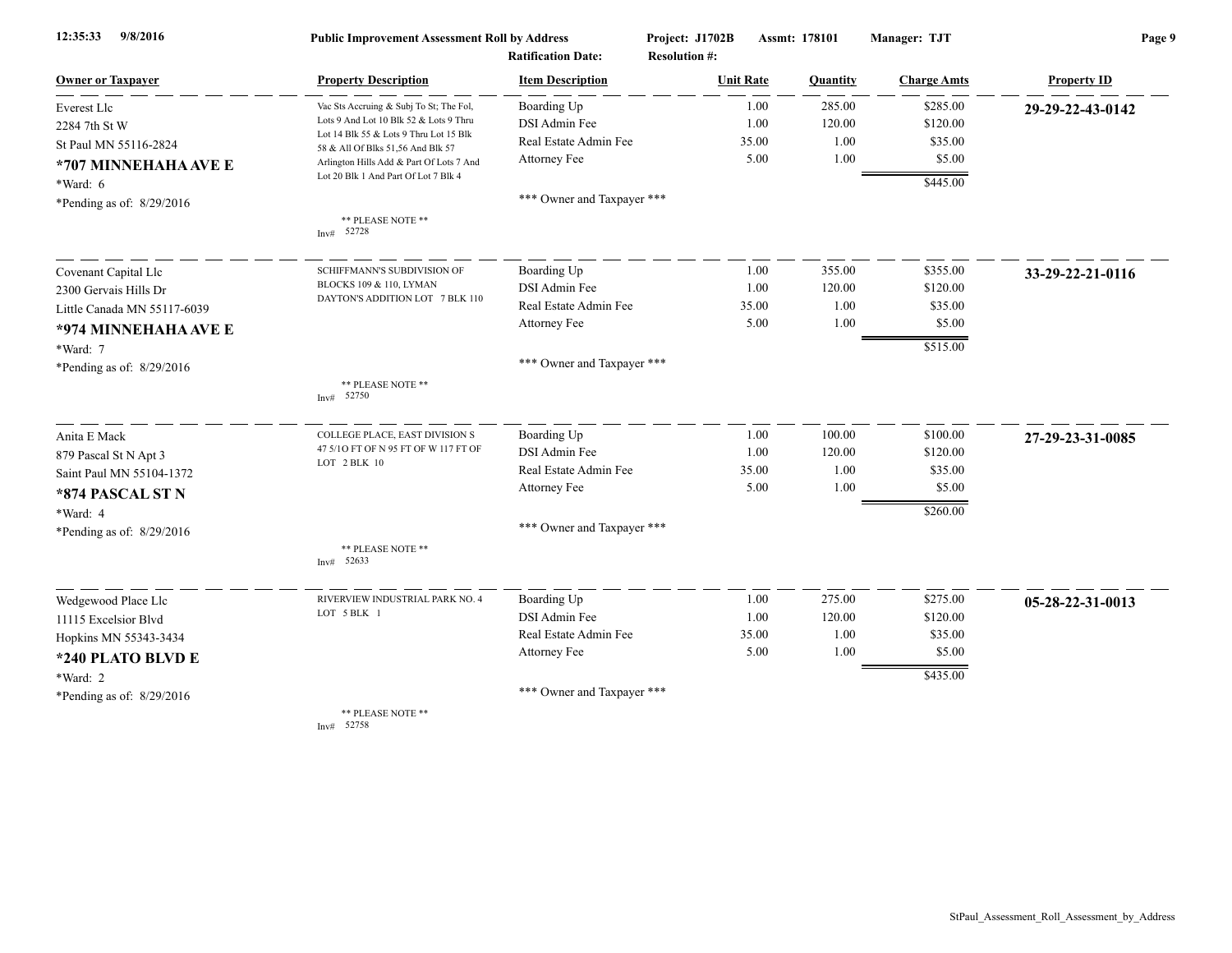| 9/8/2016<br>12:35:33           | <b>Public Improvement Assessment Roll by Address</b>                   |                            | Project: J1702B      | Assmt: 178101 |          | Manager: TJT       | Page 10            |  |
|--------------------------------|------------------------------------------------------------------------|----------------------------|----------------------|---------------|----------|--------------------|--------------------|--|
|                                |                                                                        | <b>Ratification Date:</b>  | <b>Resolution #:</b> |               |          |                    |                    |  |
| <b>Owner or Taxpayer</b>       | <b>Property Description</b>                                            | <b>Item Description</b>    | <b>Unit Rate</b>     |               | Quantity | <b>Charge Amts</b> | <b>Property ID</b> |  |
| Michael J Fisher               | EMANUEL CHURCH, SUBDIVISION A                                          | Boarding Up                |                      | 1.00          | 350.00   | \$350.00           | 30-29-22-21-0021   |  |
| 39 Rose Ave E                  | E 21 8/10 FT OF LOT 13 AND ALL OF<br>LOT 14                            | DSI Admin Fee              |                      | 1.00          | 120.00   | \$120.00           |                    |  |
| Saint Paul MN 55117-5023       |                                                                        | Real Estate Admin Fee      |                      | 35.00         | 1.00     | \$35.00            |                    |  |
| *39 ROSE AVE E                 |                                                                        | Attorney Fee               |                      | 5.00          | 1.00     | \$5.00             |                    |  |
| *Ward: 5                       |                                                                        |                            |                      |               |          | \$510.00           |                    |  |
| *Pending as of: 8/29/2016      |                                                                        | *** Owner and Taxpayer *** |                      |               |          |                    |                    |  |
|                                | ** PLEASE NOTE **<br>52536<br>Inv#                                     |                            |                      |               |          |                    |                    |  |
|                                |                                                                        |                            |                      |               |          |                    |                    |  |
| Jun Xiao                       | HAMLINE SYNDICATE ADDITION NO.                                         | Boarding Up                |                      | 1.00          | 550.00   | \$550.00           | 34-29-23-23-0151   |  |
| Ru Zhao Cheng                  | 3 TO ST. PAUL, RAMSEY COUNTY,                                          | DSI Admin Fee              |                      | 1.00          | 240.00   | \$240.00           |                    |  |
| 551 Lakeridge Dr               | MINN. LOT 11 BLK 4                                                     | Real Estate Admin Fee      |                      | 35.00         | 1.00     | \$35.00            |                    |  |
| Shoreview MN 55126-2321        |                                                                        | Attorney Fee               |                      | 5.00          | 1.00     | \$5.00             |                    |  |
| *568 SNELLING AVE N            |                                                                        |                            |                      |               |          | \$830.00           |                    |  |
| *Ward: 4                       |                                                                        | *** Owner and Taxpayer *** |                      |               |          |                    |                    |  |
| *Pending as of: 8/29/2016      |                                                                        |                            |                      |               |          |                    |                    |  |
|                                | ** PLEASE NOTE **<br>52538<br>Inv#<br>52619<br>Inv#                    |                            |                      |               |          |                    |                    |  |
| State Of Mn Trust Exempt       | BERGHOLTZ SUB OF LOTS 2 3 4 5 6 10                                     | Boarding Up                |                      | 1.00          | 45.00    | \$45.00            | 30-29-22-32-0073   |  |
| Po Box 64097                   | 11 14 & 15 BAZILLE'S ACRE LOTS TO                                      | DSI Admin Fee              |                      | 1.00          | 120.00   | \$120.00           | ***EXEMPT***       |  |
| St Paul MN 55164-0097          | ST PAUL LOT 15 BLK 1 BERGHOLTZ<br>RE A AND IN SD BERGHOLTZ SUBD        | Real Estate Admin Fee      |                      | 35.00         | 1.00     | \$35.00            |                    |  |
| *925 SYLVAN ST                 | LOT 1 BLK 3                                                            | Attorney Fee               |                      | 5.00          | 1.00     | \$5.00             |                    |  |
| *Ward: 1                       |                                                                        |                            |                      |               |          | \$205.00           |                    |  |
| *Pending as of: 8/29/2016      |                                                                        | *** Owner and Taxpayer *** |                      |               |          |                    |                    |  |
|                                | ** PLEASE NOTE **<br>Inv# 52587                                        |                            |                      |               |          |                    |                    |  |
| Bre Ddr Midway Marketplace Llc | AUDITOR'S SUBDIVISION NO. 27                                           | Boarding Up                |                      | 1.00          | 275.00   | \$275.00           | 34-29-23-31-0017   |  |
| 3300 Enterprise Pkwy           | BEING KITTSONDALE PART OF LOTS                                         | DSI Admin Fee              |                      | 1.00          | 120.00   | \$120.00           |                    |  |
| Beachwood OH 44122-7200        | 9 & 10 DESC AS COM AT INT OF SL OF                                     | Real Estate Admin Fee      |                      | 35.00         | 1.00     | \$35.00            |                    |  |
| *1360 UNIVERSITY AVE W         | UNIV AVE & WL OF E 43.9 FT OF SW<br>1/4 OF SEC 34 TN 29 RN 23 BEING WL | Attorney Fee               |                      | 5.00          | 1.00     | \$5.00             |                    |  |
| *Ward: 1                       | OF WIDENED HAMLINE AVE TH W                                            |                            |                      |               |          | \$435.00           |                    |  |
| *Pending as of: 8/29/2016      |                                                                        | *** Owner and Taxpayer *** |                      |               |          |                    |                    |  |
|                                | ** PLEASE NOTE **<br>Inv# 52727                                        |                            |                      |               |          |                    |                    |  |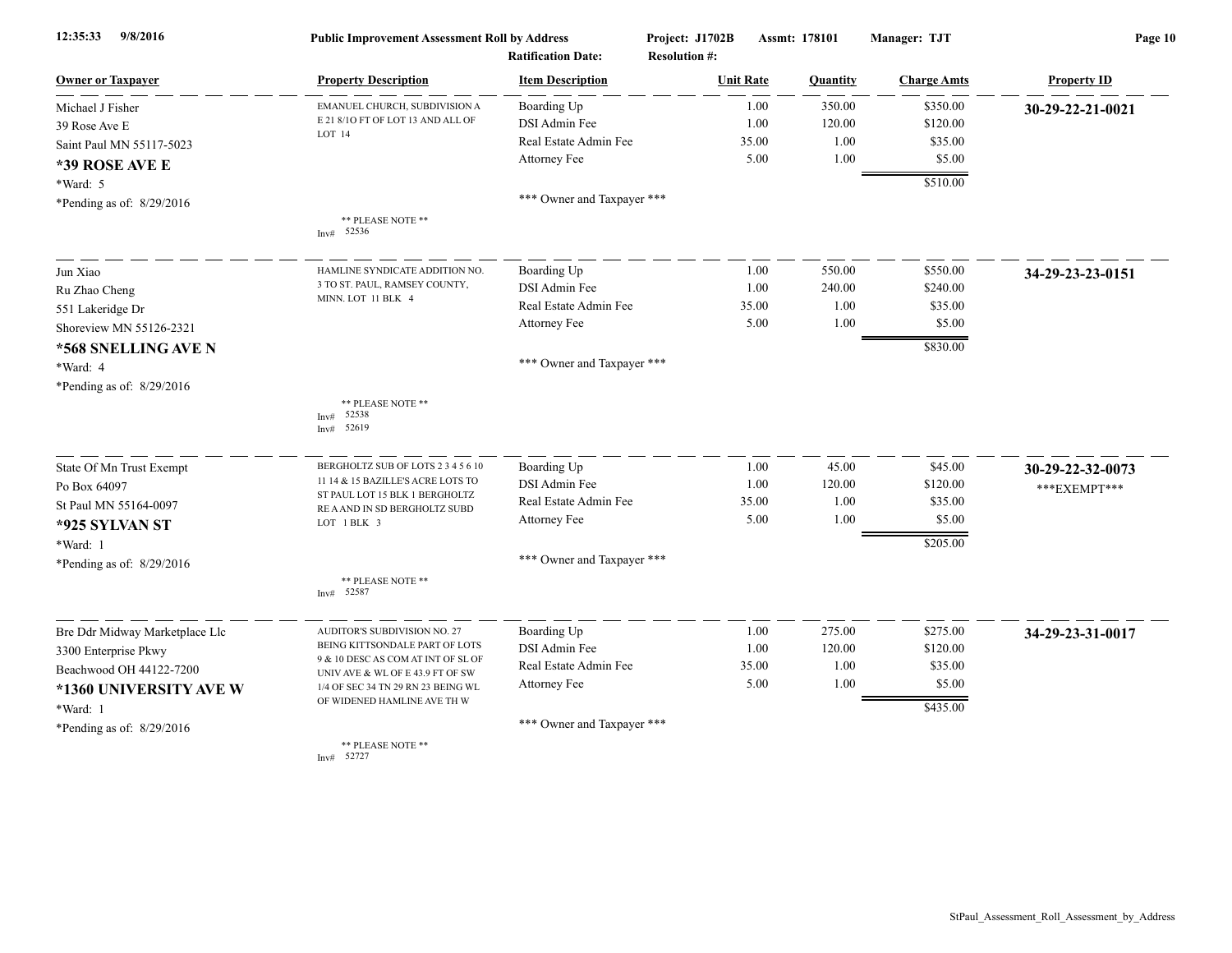| 12:35:33<br>9/8/2016         | <b>Public Improvement Assessment Roll by Address</b><br><b>Ratification Date:</b> |                            | Project: J1702B<br>Assmt: 178101<br><b>Resolution #:</b> |                  | Manager: TJT | Page 11            |                    |
|------------------------------|-----------------------------------------------------------------------------------|----------------------------|----------------------------------------------------------|------------------|--------------|--------------------|--------------------|
| <b>Owner or Taxpayer</b>     | <b>Property Description</b>                                                       | <b>Item Description</b>    |                                                          | <b>Unit Rate</b> | Quantity     | <b>Charge Amts</b> | <b>Property ID</b> |
| Triumvirate Development Llc  | AUDITOR'S SUBDIVISION NO. 6 ST.                                                   | Boarding Up                |                                                          | 1.00             | 615.00       | \$615.00           | 36-29-23-41-0019   |
| 892 Hamline Ave N            | PAUL, MINN. EX N 2O FT THE W 39                                                   | DSI Admin Fee              |                                                          | 1.00             | 240.00       | \$240.00           |                    |
| Saint Paul MN 55104-1365     | 50/100 FT OF LOT 5 AND ALL OF<br>LOT 6                                            | Real Estate Admin Fee      |                                                          | 35.00            | 1.00         | \$35.00            |                    |
| *154 UNIVERSITY AVE W        |                                                                                   | Attorney Fee               |                                                          | 5.00             | 1.00         | \$5.00             |                    |
| *Ward: 1                     |                                                                                   |                            |                                                          |                  |              | \$895.00           |                    |
| *Pending as of: 8/29/2016    |                                                                                   | *** Owner and Taxpayer *** |                                                          |                  |              |                    |                    |
|                              | ** PLEASE NOTE **<br>52733<br>Inv#<br>52772<br>Inv#                               |                            |                                                          |                  |              |                    |                    |
| Purple Dog Holdings Llc      | Ex Ave; Lots 12 Thru 15 Blk 2                                                     | Boarding Up                |                                                          | 1.00             | 25.00        | \$25.00            | 36-29-23-31-0138   |
| 4845 Russell Ave S           |                                                                                   | DSI Admin Fee              |                                                          | 1.00             | 120.00       | \$120.00           |                    |
| Minneapolis MN 55410-1914    |                                                                                   | Real Estate Admin Fee      |                                                          | 35.00            | 1.00         | \$35.00            |                    |
| *490 UNIVERSITY AVE W        |                                                                                   | Attorney Fee               |                                                          | 5.00             | 1.00         | \$5.00             |                    |
| *Ward: 1                     |                                                                                   |                            |                                                          |                  |              | \$185.00           |                    |
| *Pending as of: 8/29/2016    |                                                                                   | *** Owner and Taxpayer *** |                                                          |                  |              |                    |                    |
|                              | ** PLEASE NOTE **<br>52732<br>Inv#                                                |                            |                                                          |                  |              |                    |                    |
| Quality Residences Llc       | IRVINES ADDITION TO WEST ST.                                                      | Boarding Up                |                                                          | 1.00             | 30.00        | \$30.00            | 07-28-22-12-0141   |
| 9617 Oak Ridge Trl           | PAUL LOT 22 BLK 200                                                               | DSI Admin Fee              |                                                          | 1.00             | 120.00       | \$120.00           |                    |
| Minnetonka MN 55305-4642     |                                                                                   | Real Estate Admin Fee      |                                                          | 35.00            | 1.00         | \$35.00            |                    |
| *225 WINIFRED ST W           |                                                                                   | Attorney Fee               |                                                          | 5.00             | 1.00         | \$5.00             |                    |
| *Ward: 2                     |                                                                                   |                            |                                                          |                  |              | \$190.00           |                    |
| *Pending as of: 8/29/2016    |                                                                                   | *** Owner and Taxpayer *** |                                                          |                  |              |                    |                    |
|                              | ** PLEASE NOTE **<br>Inv# 52603                                                   |                            |                                                          |                  |              |                    |                    |
| Christina L Malmberg         | EDMUND RICE'S FOURTH ADDITION                                                     | Boarding Up                |                                                          | 1.00             | 25.00        | \$25.00            | 29-29-22-32-0135   |
| <b>Brent L Malmberg</b>      | TO THE CITY OF ST. PAUL LOT 2 BLK                                                 | DSI Admin Fee              |                                                          | 1.00             | 120.00       | \$120.00           |                    |
| 380 York Ave                 | 8                                                                                 | Real Estate Admin Fee      |                                                          | 35.00            | 1.00         | \$35.00            |                    |
| St Paul MN 55130-2042        |                                                                                   | Attorney Fee               |                                                          | 5.00             | 1.00         | \$5.00             |                    |
| *380 YORK AVE                |                                                                                   |                            |                                                          |                  |              | \$185.00           |                    |
| *Ward: 5                     |                                                                                   | *** Owner and Taxpayer *** |                                                          |                  |              |                    |                    |
| *Pending as of: 8/29/2016    |                                                                                   |                            |                                                          |                  |              |                    |                    |
|                              | ** PLEASE NOTE **<br>Inv# 52706                                                   |                            |                                                          |                  |              |                    |                    |
| Total Boarding Up:           | \$10,917.98                                                                       |                            |                                                          |                  |              |                    |                    |
| Total DSI Admin Fee:         | \$6,120.00                                                                        |                            |                                                          |                  |              |                    |                    |
| Total Real Estate Admin Fee: | \$1,470.00                                                                        |                            |                                                          |                  |              |                    |                    |
| Total Attorney Fee:          | \$210.00                                                                          |                            |                                                          |                  |              |                    |                    |
| <b>Project Total:</b>        | \$18,717.98                                                                       |                            |                                                          |                  |              |                    |                    |